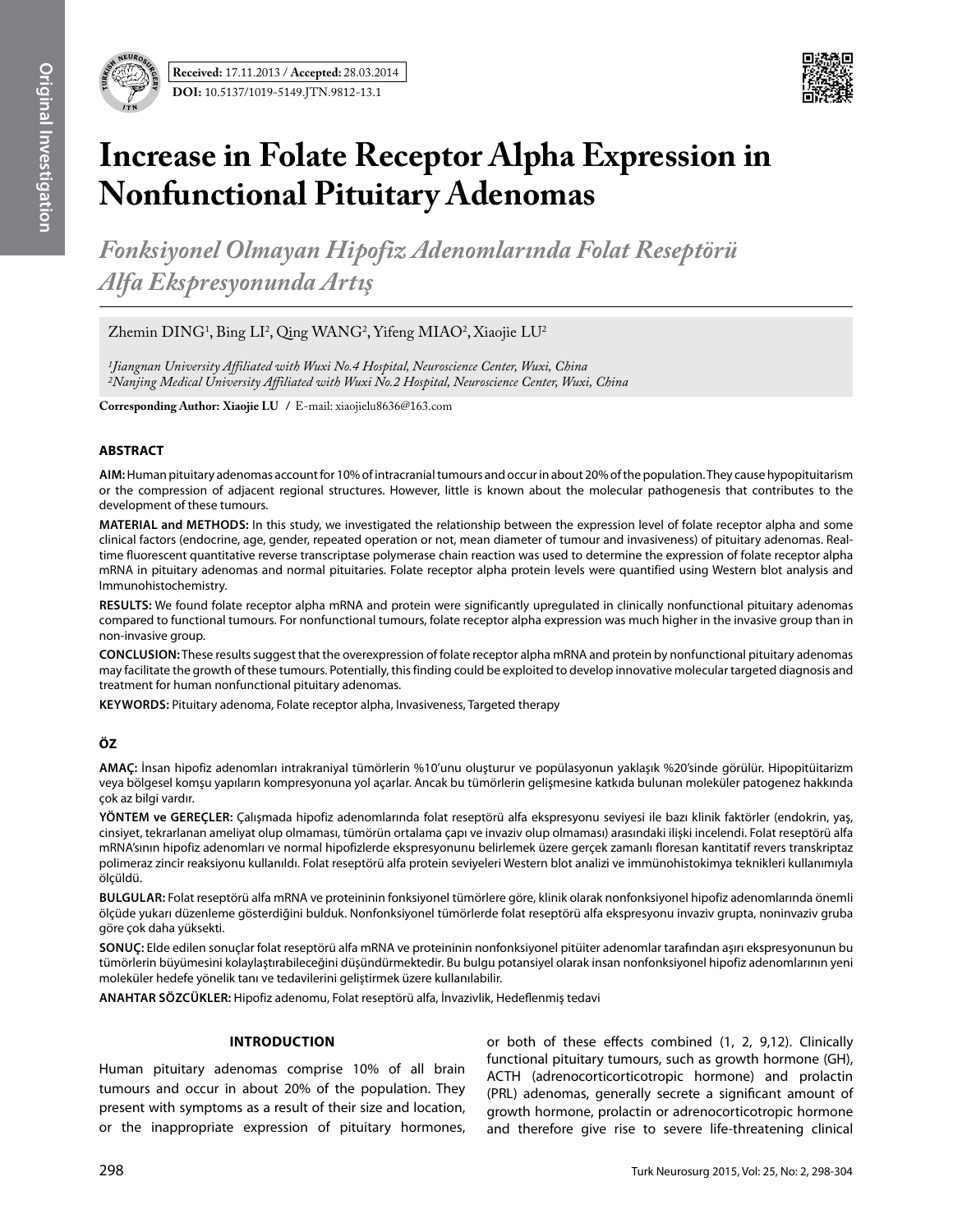syndromes such as acromegaly or Cushing's disease or result in impaired reproduction. Approximately 30% of all pituitary adenomas are termed nonfunctional pituitary adenomas due to their lack of clinical hormone hypersecretion (13). Clinically, nonfunctional (NF) pituitary adenomas are usually large at the time of diagnosis because clinical features are not apparent until tumour mass effects occur. There are four treatment options for pituitary tumours: (i) observation, (ii) neurosurgery, (iii) radiation therapy, and (iv) medical therapy. Unfortunately, although several clinical studies have been carried out, currently there is no medical treatment or specific imaging technique for nonfunctional pituitary adenomas. It is therefore important to identify potential biological markers as diagnostic and therapeutic targets of NF pituitary tumours. Folate receptor (FR) is a glycoprotein that could efficiently transfer folic acid in that it binds to folate with high affinity. The FR genes are located on chromosome 11q13.3-13.5, a region frequently deleted in pituitary adenomas (7,14) and commonly amplified in carcinomas of the head and neck and breast (21). There are three isoforms of FR that include FRα, FRβ and FRγ. FRα and FRβ anchor in cell membranes with glycosylphosphatidylinositol (GPI) but type γ is primarily a secretory protein due to lack of an efficient signal for GPI modification (23). FRα is the major isoform mediating folate transport and many studies suggest that FRα is absent or poorly expressed in most normal tissues but is vastly over expressed in some tumours which are especially differentiated from epithelial tissues (19). Previously, C.O. Evans first reported that FRα is robustly upregulated in nonfunctional pituitary adenomas, but not in functional adenomas (5,6). In addition, the upregulation of FRα in pituitary tumour gonadotroph cells promotes cell proliferation in part through the NOTCH pathway (26). However, there is scarcely any specific research about the relationship between the expression level of FRα and some clinical factors (age, gender, repeated operation or not, mean diameter of tumour and invasiveness) of pituitary adenomas. The goal of this study was therefore to test the hypothesis that the expression of FRα is associated with some clinical factors of pituitary adenomas. Hence, we focused on the analysis of FRα mRNA and protein levels as well as the implications of these findings.

# **Material and methods**

#### *Patients and Tissue*

Fifty-seven tumour tissue specimens from patients with pituitary adenomas were obtained from the Nanjing Medical University affiliated with Wuxi No.2 Hospital from 2009 to 2012. There were 32 NF adenomas, 9 ACTH adenomas, 8 GH adenomas and 8 PRL adenomas. Twenty-eight tumour samples were taken during the surgery and frozen in liquid nitrogen and then stored at -80°C until use. These were analysed with RTPCR, Western blot and immunohistochemical analysis. The remaining tumour samples embedded in paraffin were obtained from the pathology department of Wuxi No.2 Hospital and these were only analysed using immunohistochemistry staining. Three normal human

pituitary tissue specimens were obtained through an organ donor program. As regards the mean diameter of the tumours, we classified NF tumours into three parts (there were 5 cases with a diameter of 4 cm) as determined by magnetic resonance imaging. Invasive adenomas were defined as Knosp classification grade III and IV. The infiltration of bones and cavernous sinus or encasement of sinus structures observed during surgery also indicated invasive adenomas. Besides, the patients were classified into 4 groups according to their ages (<40,40-49,50-59,>59). All samples were collected and handled according to national guidelines. All procedures were approved by Ethics Committee of Nanjing Medical University Affiliated with Wuxi No.2 Hospital.

#### *RNA Extraction and Real-Time Quantitative PCR*

Real-time fluorescent quantitative reverse transcriptase polymerase chain reaction (RT-PCR) was used to determine the expression of FRα mRNA in pituitary adenomas. Tumour tissues and normal pituitary samples were washed in icecold phosphate buffer solution (PBS) to remove blood and reduced to powder using a liquid nitrogen-cooled vessel. Total RNA was extracted from the normal pituitaries or pituitary adenomas using the Trizol reagent protocol (TianGen). The first-strand cDNA was synthesized by using PrimeScript first-strand cDNA synthesis kit (TaKaRa), and PCR was performed using the following primers: Human FRα (sense strand 5'- AGGTGCCATCTCTCCACAGT-3', antisense strand 5'-GAGGACAAGTTGCATGAGCA-3', cDNA amplicon size: 135 bp, Tm: 60°C). Human GAPDH (sense strand 5'-TTAAAAGCAGCCCTGGTGAC-3', antisense strand 5'- CTCTGCTCCTCCTGTTCGAC-3', amplicon size: 138 bp, Tm: 60°C). All PCR reactions were cycled using SYBR Green RT-PCR in an ABI Prism 7900 System (ABI Applied Biosystems) at 95°C for 2 min, 40 cycles of 95°C for 15 s and 60°C for 35 s. The specificity of the PCR reactions was determined from the dissociation curve analysis. The quantity of the specific genes obtained from standard curves was normalized to that of the GAPDH of the same sample. Fold difference was determined as the ratio of the normalized value of each tumour sample to the mean of the three normalized values of the normal pituitaries. All PCR reactions were performed at least in triplicate.

## *Western Blot Analysis*

FRα protein levels were quantified using Western blot analysis. The tissues were washed twice in PBS and then cut into small pieces. Lysis buffer was added and the tissue was ground into semiliquid. After that, the lysates were centrifuged at 15,000 revolutions per minute under 4°C for 15 min twice. Equal amounts of total protein from each sample (10 μg) were loaded into a 12% acrylamide sodium dodecyl sulphate gel, and proteins were resolved by electrophoresis. The proteins were then transferred onto a polyvinylidene fluoride membrane that was blocked with 5% non-fat milk powder for 1 hour at room temperature. The membrane was incubated in a FRα antibody (Epitomics, Abcam ID: ab125030, diluted 1: 2000) overnight at 4°C. The FRα protein was visualized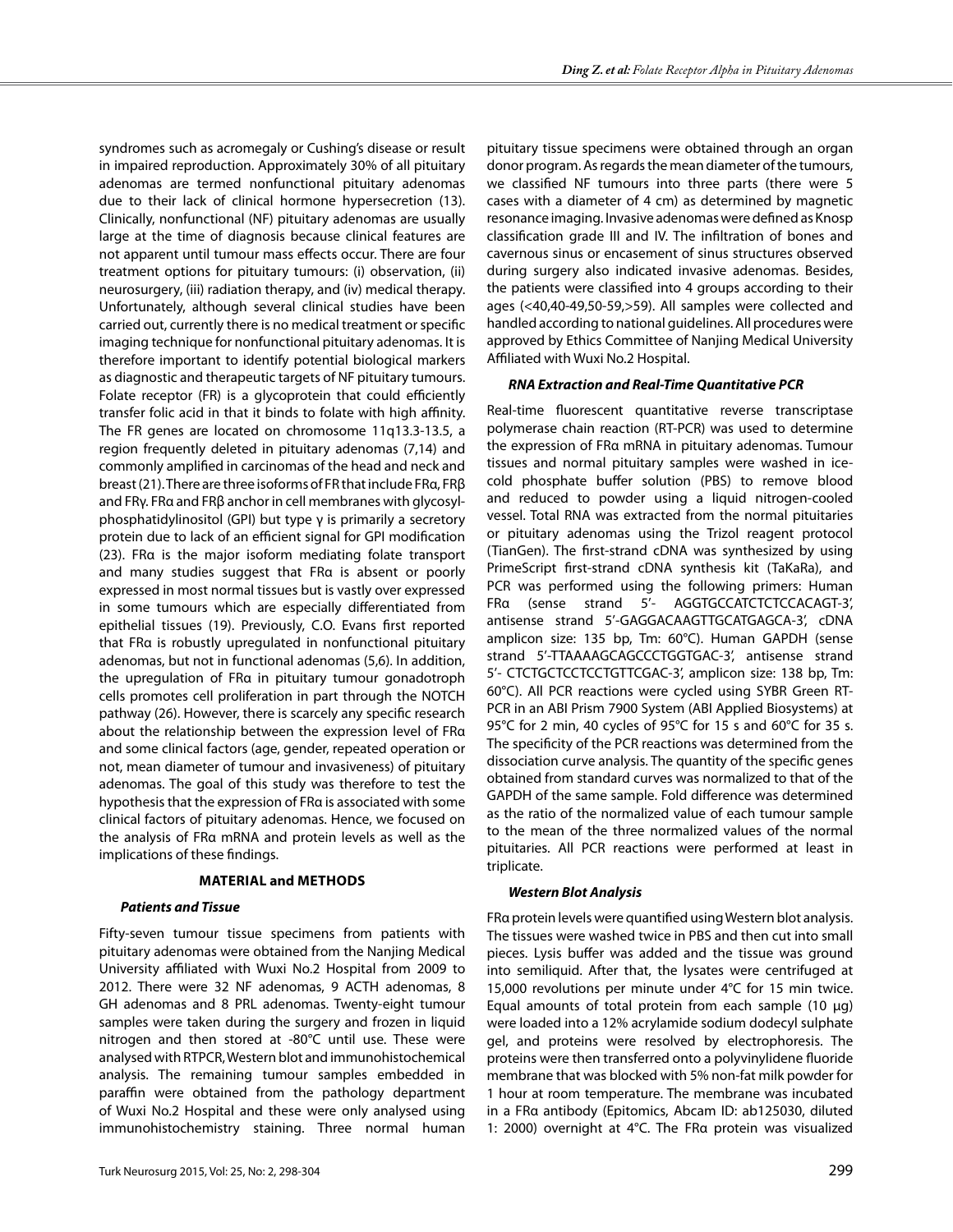by chemiluminescence on film (Kodak) using an anti-rabbit IgG as the secondary antibody conjugated to horseradish peroxidase and the enhanced chemiluminescence Western blotting analysis system. The absorbance of the FRα protein bands was measured using the Bio-Rad imaging densitometer model ChemiDoc XRS+ with the Image Lab program. After subtraction of the background for each film, the absorbance value of each sample indicated the FRα protein expression/10 μg of total protein. Each experiment was repeated three times.

## *Immunohistochemistry Straining*

Cryostat sections (Eight-micrometer-thick) were prepared from frozen tissue and fixed in 4% paraformaldehyde for 15 min. Any endogenous peroxidase activity was blocked with 0.3% peroxide for 10 minutes. The slides were incubated in normal rabbit serum for 1 hour and then incubated overnight in the primary FRα anti-body (Santa Cruz Biotechnology, sc-16386, diluted 1:50) at 4°C. After thorough rinsing in PBS, the slides were incubated with secondary antibodies conjugated to horseradish peroxidase for 1 hour. Colour was developed using the 2,4- diaminobutyric acid (DAB) substrate according to the manufacturer's instructions and the slides were then counterstained with haematoxylin for 30 seconds. To ensure antibody specificity, five NF pituitary adenomas as control slides were incubated with PBS instead of the primary antibody. Immunointensity was scored independently by three investigators according to the following scale: negative (0), low  $(1+)$ , intermediate  $(2+)$ , or high  $(3+)$ .

#### *Statistical Analysis*

The one-way analysis of variance (ANOVA) was used to evaluate any significant differences of FRα protein and mRNA between the individual groups. An independent-samples t test was used to determine the relationship between FRα expression levels and tumor invasiveness. The correlation between FRα expression and the other clinical factors were evaluated by use of the Mann-Whitney test and one-way ANOVA. Values of  $p < 0.05$  were considered statistically significant. The Statistical Package for the Social Sciences version 13.0 was used for statistical analyses.

# **Results**

# *FRα mRNA Expression in Human Pituitary Adenomas and Normal Pituitary Glands*

The expression of FRα mRNA in 28 pituitary adenomas and 3 normal pituitary glands was determined by qRTPCR, and the results are shown in Figure 1. Using one-way ANOVA, we found that FRα mRNA expression was significantly different between the different kinds of pituitary adenomas and normal pituitary glands ( $p < 0.05$ ). The FRa mRNA level was markedly elevated in the NF pituitary adenomas compared to the other kinds of pituitary tumours and normal pituitary glands ( $p < 0.05$ , Figure 2).

## *Expression of FRα Protein*

Whether the high levels of FRα mRNA resulted in overexpression of FRα protein was investigated with Western blotting of 28 pituitary tumours and 3 normal pituitaries. In western blot analysis of those pituitary tumour tissues, seventeen NF tumour samples appeared to have up-regulated expression of FRα. One of the four ACTH-secreting adenomas exhibited very weak FRα protein expression and we could not find obvious expression of FRα in the rest of the samples including three normal pituitary tissues (Figure 3A-D). After normalising the FRα protein to that of β- actin, we found that there were significant differences in FRα expression in the NF pituitary tumour tissues compared to functional pituitary



**Figure 1:** Expression of FRα (Folate Receptor α) mRNA in 28 pituitary adenomas and 3 normal pituitary glands. Here 1 is the mean of the three normalized values of the normal pituitary glands as control, and 2-18 NF (nonfunctional), 19-22 ACTH (Adrenocorticorticotropic Hormone), 23-25 GH (Growth Hormone) and 26-29 PRL (Prolactin) secreting adenomas.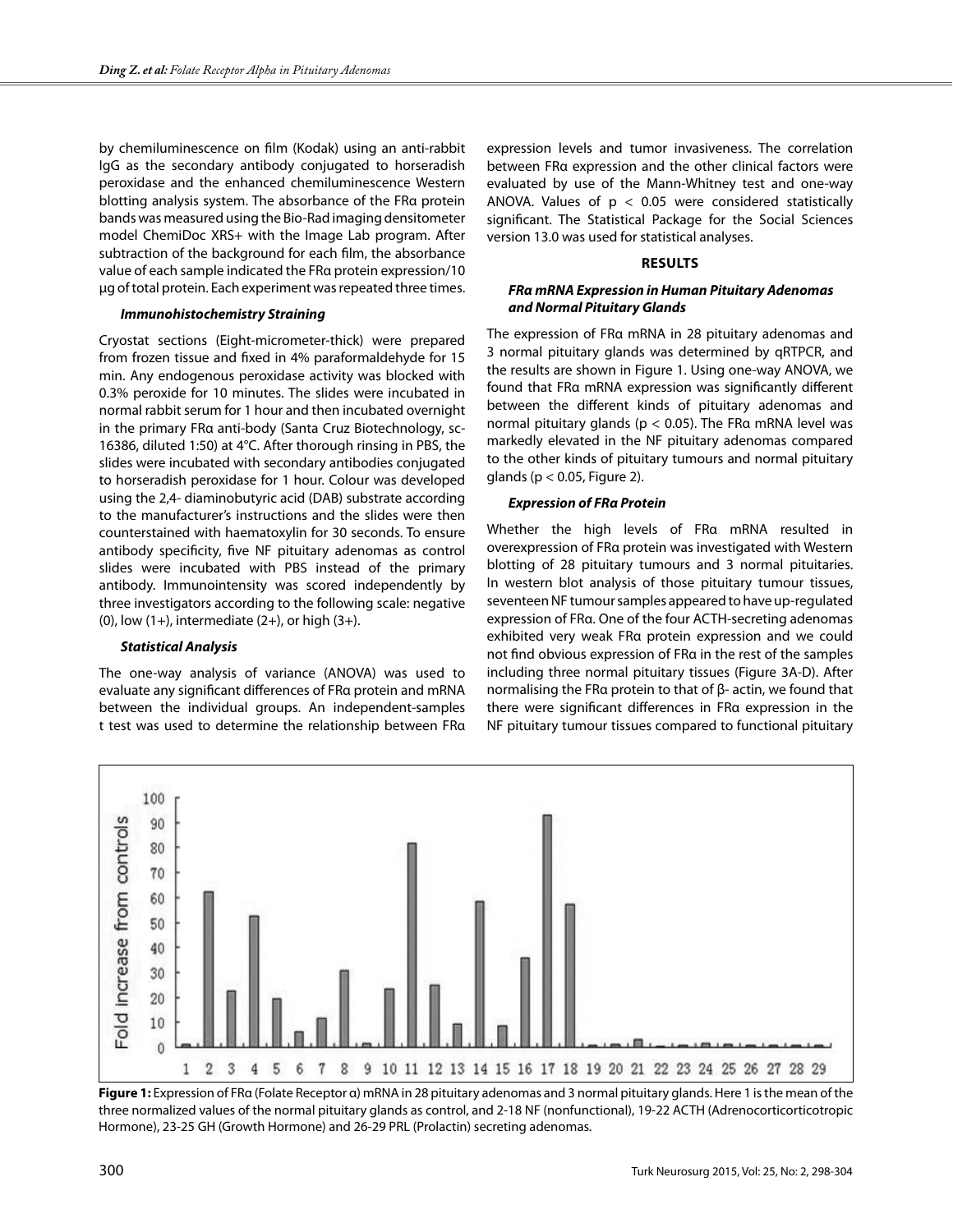adenomas and normal pituitary gland tissues (p < 0.05, Figure 4). FRα protein was significantly overexpressed in NF pituitary tumours but not in functional adenomas or normal pituitary glands.

#### *Immunohistochemistry Localisation of FRα Expression*

FRα was expressed in 30 of 32 (93.8%) NF pituitary adenomas. The degree of immunostaining was 3+ in 6 cases, 2+ in 14 cases, 1+ in 10 cases and 0 in 2 cases. FRα was predominantly expressed in the cytoplasm and on the membrane of the tumor cells (Figure 5A, B). Immunostaining was not observed in the functional adenomas or normal glands except in one 1+ ACTH tumour (Figure 5C-F). Using one-way ANOVA, we found that the expression level of FRα was significantly higher in NF pituitary tumour tissues than in functional pituitary adenomas or normal pituitary glands ( $p < 0.05$ ). In addition, there was no significant difference of FRα expression among the 3 kinds of functional pituitary adenomas or normal pituitary glands (p > 0.05). The intensity of the FRα-positive staining corresponded to the FRα immunoblot results.

# *Correlation Between FRα and Some Clinical Factors in NF Pituitary Adenomas*

Using the Mann-Whitney test and one-way ANOVA, we found that the expression of FRα had no correlation with age, gender, presence or absence of repeated surgery and mean diameter of the tumours ( $p = 0.637$ ,  $p = 0.662$ ,  $p = 0.826$  and p =0.247 respectively). However, FRα expression level was remarkably higher in invasive NF tumours than in noninvasive NF tumours ( $p < 0.05$ , Figure 6).

## **Discussion**

Folic acid is an essential component involved in cellular 1-carbon transfer reactions that form the basis of DNA



**Figure 2:** The ratio of the normalized value of each tumour sample to the mean of the three normalized values of the normal pituitaries. FRα (Folate Receptor α) mRNA expression was significantly higher in NF (nonfunctional) pituitary tumour tissues than in functional pituitary adenomas.



**Figure 3:** Western blots of FRα (Folate Receptor **α)** protein and housekeeping gene β-actin expression in pituitary tumour and normal pituitary glands. A showed FRα expression in 8 NF (nonfunctional) pituitary tumours (lanes 1-8). **B)** showed FRα expression in 5 NF pituitary tumours (lanes 1-5) and 5 functional pituitary adenomas (GH (Growth Hormone), lanes 6-8. PRL (Prolactin), lanes 9-10). **C)** showed FRα expression in 4 NF pituitary tumours (lanes 1-4) and 4 functional pituitary adenomas (ACTH (Adrenocorticorticotropic Hormone), lanes 5-8). **D)** showed expression of FRα in 2 functional pituitary adenomas (PRL, lanes 1-2) and 3 normal pituitary tissues (lanes 3-5).



**Figure 4:** Relative quantities of the genes are presented as the ratios of the intensities of the FRα (Folate Receptor α) blots against the housekeeping gene β-actin, showing that FRα expression was significantly higher in NF (nonfunctional) pituitary tumour tissues compared to functional pituitary adenomas and normal pituitary gland tissue.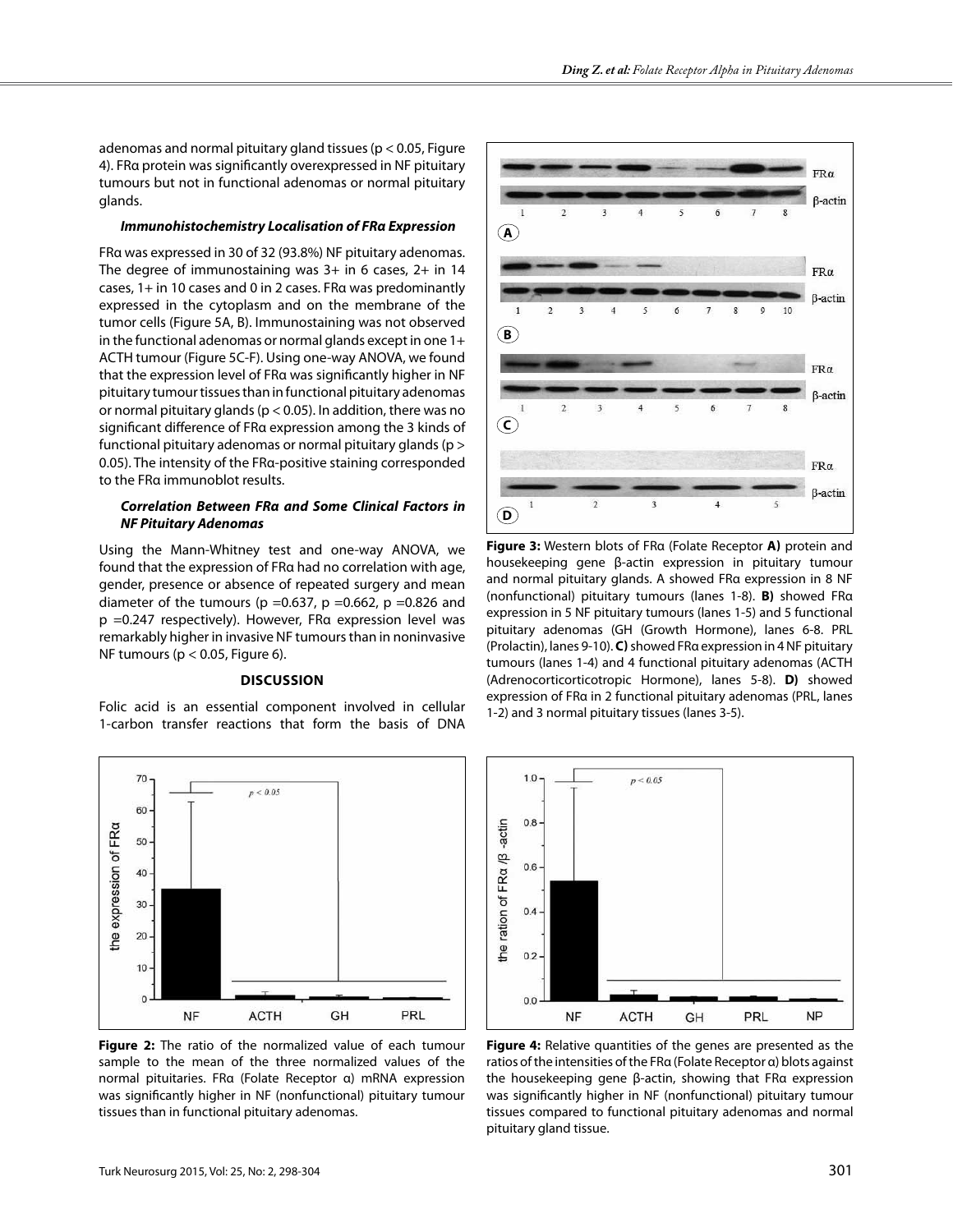

**Figure 5:** Expression and location of FRα (Folate Receptor α) in pituitary adenomas and normal pituitary glands (haematoxylin, 800×). **A)** Strong immunoreactivity for FRα in the cytoplasm and on the cellular membrane of NF (nonfunctional) pituitary adenomas. **B)** Part of the NF pituitary tumours showed intermediate immunoreactivity for FRα. **C)** ACTH (Adrenocorticorticotropic Hormone) secreting adenomas did not show appreciable FRα. **D)** GH(Growth Hormone) secreting adenomas did not show appreciable FRα either. **E)** PRL (Prolactin) secreting adenomas also did not show appreciable FRα. **F)** NF pituitary adenomas did not yield any immunoreactivity when the primary antibody directed against FRα was replaced with phosphate-buffered saline.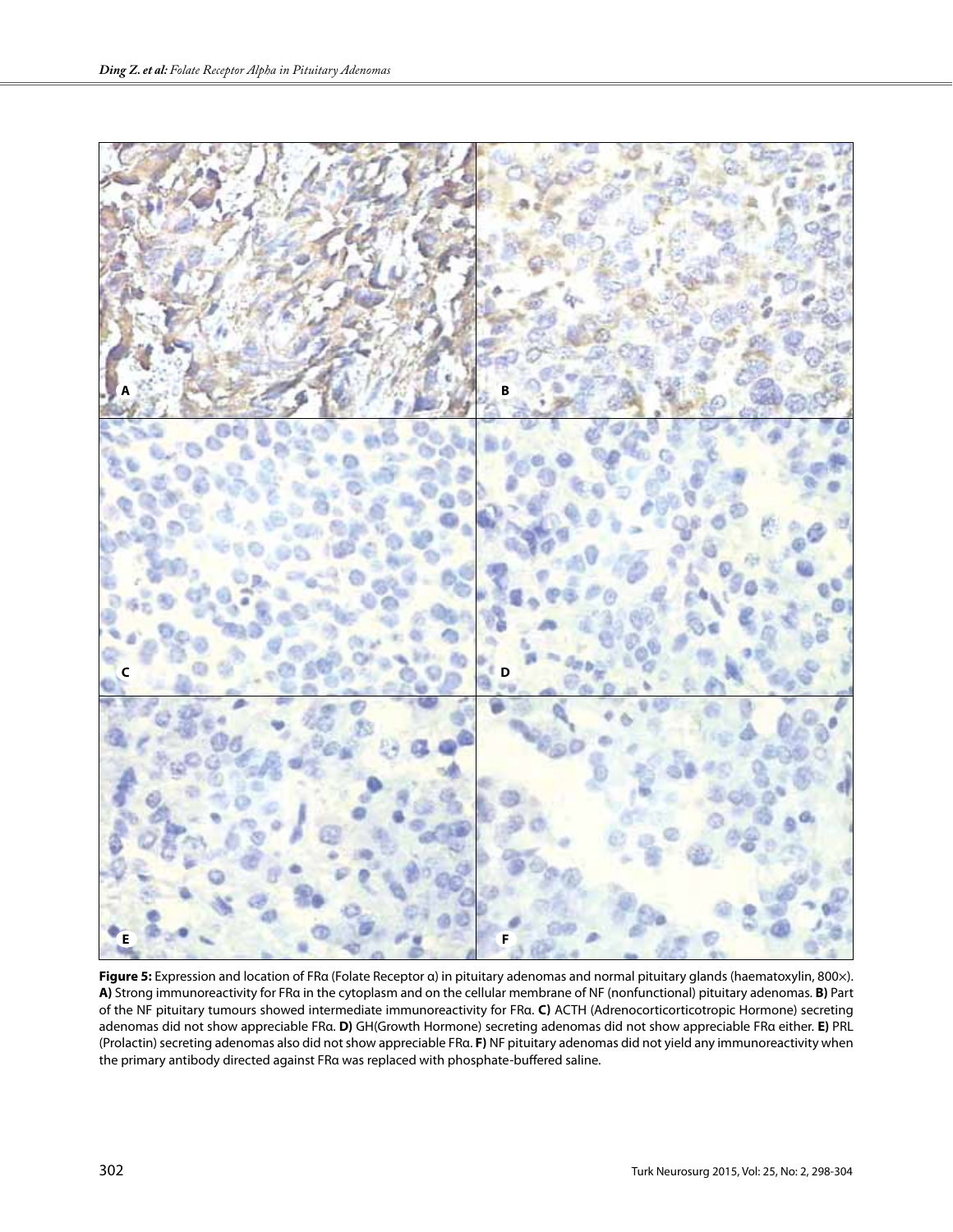

**Figure 6:** The expression of FRα (Folate Receptor α) protein in invasive and noninvasive NF (nonfunctional) pituitary adenomas. The FRα expression level was remarkably higher in invasive NF

synthesis and replication (22). The effect of folate receptor is mainly the transport of folic acid into cells by endocytosis and the transport efficiency is nearly 1000 times higher than all the other folate carriers (25). Therefore, FRα overexpressed in some organizations and especially tumour tissues may improve the transport efficiency of folic acid and it is beneficial to cell proliferation. In the early stage of neoplasia, FRα could be overexpressed and result in stimulating the cells to repair the DNA that was damaged. Meanwhile, when the DNA undergoes more cell damage than it can repair, FRα will be continuously expressed and finally it will form a particular cellular environment that is beneficial to tumorigenesis and tumour progression (3). Some studies claim that the introduction of FRα into cells that normally do not express this receptor allows them to grow in low concentrations of folate (15,17) and form larger tumors when injected into nude mice (4). Thus, the overexpression of FRα by various tumors may facilitate the growth of these cancers. Although it is biologically plausible that folate internalization could lead to promotion of cell proliferation by FRα, it is also possible for FRα to stimulate cell proliferation through other pathways. Hough found that upregulated FRα was associated with two proliferative pathways based on statistical analysis of real-time quantitative PCR data in a panel of 39 microdissected ovarian carcinomas (11). In addition, Evans claimed that FRα regulated pituitary tumour cell proliferation through mechanisms involving the NOTCH pathway (26). Our neuroscience center has studied the overexpression of the Notch3 receptor in NF pituitary tumours (27) and now we are further investigating how NOTCH3 and FRα interact with each other. In this study, we found that the FRα mRNA and protein were significantly overexpressed in NF tumour samples but not in functional adenomas or normal pituitary glands. These results are consistent with the previous reports (5,6). We also found that the FRα mRNA and protein expression was specifically increased in most of the invasive NF pituitary tumours. As we know, the majority of invasive tumours have faster speed of cell division and growth rate. Meanwhile, the overexpression of FRα in tumour tissues could improve the transport efficiency of folic acid and it is beneficial to the cell proliferation. Our data therefore indicate that overexpression of FRα in NF tumours is associated with invasiveness of pituitary adenomas and this might be used for evaluation of the invasiveness level of NF pituitary adenomas. Besides, the expression of FRα had no significant relationship with age, gender, whether the surgery was repeated or not and mean diameter of the tumours. NF pituitary adenomas are generally difficult to diagnose till they are large enough to cause tumour mass effects such as headaches, cranial nerve palsy, hypopituitarism, or visual field defects, because they lack clinical hormone hypersecretion (10). When the tumours involve the cavernous sinus, they are quite difficult to remove totally and the relapses must be taken seriously. Unlike functional pituitary tumours, there are no available medications or specific imaging technique to detect NF pituitary adenomas. Therefore, it is particularly crucial to identify potential biological markers as diagnostic and therapeutic targets of NF pituitary tumours. Molecular targeted treatment for human tumours has been attracting more and more attention since the molecular level study of tumours goes deeper. Currently, some chemotherapy drugs have little effect due to the lack of effective concentration. Meanwhile, most drugs always result in increased side effects. The high affinity of FRα for folate and its selective overexpression in tumors provides a unique opportunity for directed chemotherapy and radiopharmaceutical delivery. Therefore, FRα is one of the most promising biomarkers of targeted diagnosis and therapy for the patients with NF pituitary adenomas. As we know, there are many series of receptors expressed in the surface of tumor cells, which are able to mediate an internalizing effect by specifically connecting with corresponding ligands. These receptors are potential targets for drugs combined with conjugates so that delivery of the drug-conjugate compounds can be targeted to tumor cells. A folate-drug conjugate generally contains three parts that are folate or pterin, the drug carrier and the drug. Ni claim that cellular uptake of FR-targeted liposomal daunorubicin (f-L-DNR) in KB oral carcinoma cells, Chinese hamster ovary (CHO-FR-beta), and KG-1 human acute myelogenous leukemia cells were 9.4-, 40-, and 4.6-fold higher than non-targeted liposomal DNR (L-DNR), respectively. The cytotoxicity of fL-DNR in KB and CHO-FR-beta cells was 18 times and 49 times higher than L-DNR, respectively (18). Moreover, a wide range of imaging molecules have been conjugated to folate and evaluated for FRα targeting, including 67Gadeferoxamine-folate (16), 99mTc-DTPA-folate (24), 99mTc-EC20-folate (20) and so on. In a recent clinical study, intravenous injection of 99mTc-EC20-folate resulted in a sensitivity of 81% and specificity of 83% in patients with NF pituitary adenomas (8).

#### **Conclusion**

FRα was significantly overexpressed in NF pituitary adenomas but not in functional tumours (GH, ACTH, PRL) or normal